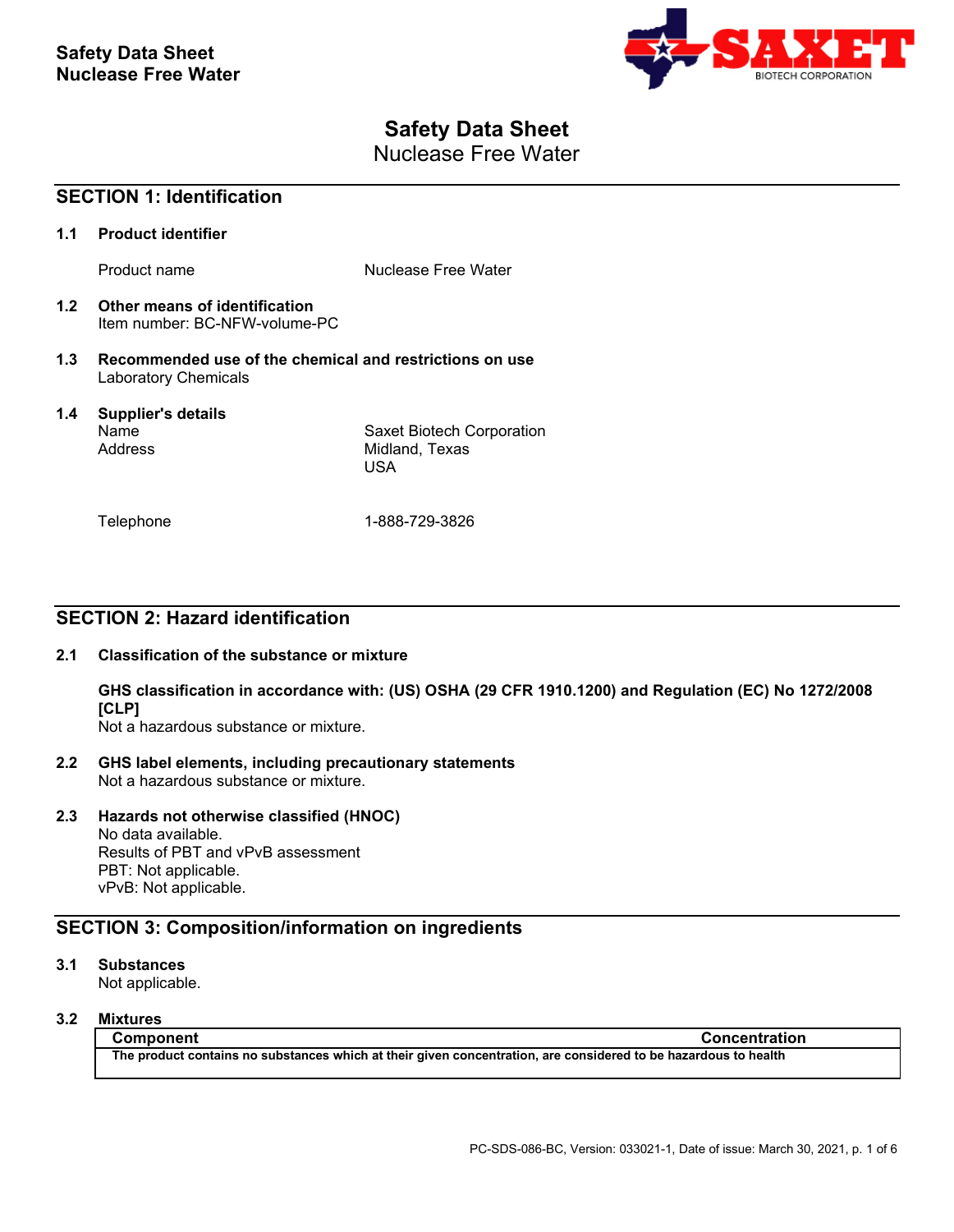

# **SECTION 4: First-aid measures**

### **4.1 Description of necessary first-aid measures**

| If inhaled              | Remove to fresh air and promote deep breathing. Get medical attention if<br>effects persist.                                                                                                                                                                                      |
|-------------------------|-----------------------------------------------------------------------------------------------------------------------------------------------------------------------------------------------------------------------------------------------------------------------------------|
| In case of skin contact | Wash with plenty of soap and water. Get medical attention if irritation<br>develops or persists.                                                                                                                                                                                  |
| In case of eye contact  | Rinse cautiously with water for several minutes. Remove contact lenses, if<br>present and easy to do. Continue rinsing. If irritation persists, get medical<br>attention                                                                                                          |
| If swallowed            | Call a poison center or doctor if you feel unwell. If vomiting occurs naturally,<br>have victim lean forward to reduce the risk of aspiration. Do NOT induce<br>vomiting unless directed to do so by medical personnel. Never give anything<br>by mouth to an unconscious person. |

## **4.2 Most important symptoms/effects, acute and delayed** The most important known symptoms and effects are described in the labelling (see section 2) and/or in section 11.

**4.3 Indication of immediate medical attention and special treatment needed, if necessary** Treat symptomatically and supportively.

## **SECTION 5: Fire-fighting measures**

## **5.1 Suitable extinguishing media** Use water spray, alcohol-resistant foam, dry chemical or carbon dioxide.

**5.2 Specific hazards arising from the chemical** No data available.

#### **5.3 Special protective actions for fire-fighters** Wear self-contained breathing apparatus for firefighting if necessary.

**Further information** No data available.

# **SECTION 6: Accidental release measures**

- **6.1 Personal precautions, protective equipment and emergency procedures** Wear personal protection recommended in Section 8. Avoid breathing vapours, mist or gas. Ensure adequate ventilation.
- **6.2 Environmental precautions** Avoid release to the environment. Do not allow to enter sewers/ surface or ground water.
- **6.3 Methods and materials for containment and cleaning up** Soak up with inert absorbent material. Pick up and keep in suitable, closed containers for disposal.

## **Reference to other sections**

For disposal see section 13.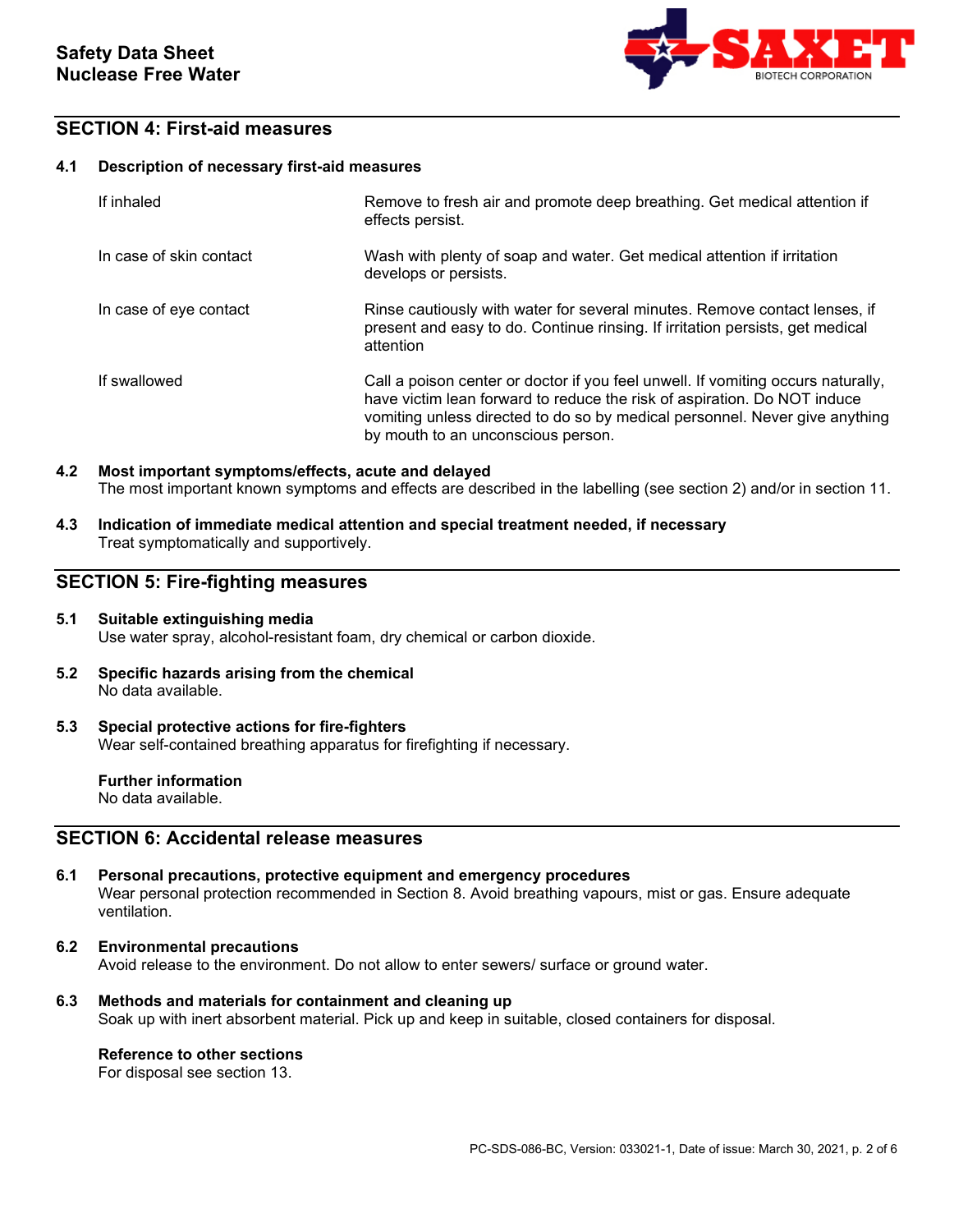

# **SECTION 7: Handling and storage**

## **7.1 Precautions for safe handling**

Handle in accordance with good industrial hygiene and safety practices. Wash hands with soap and water after handling.

## **7.2 Conditions for safe storage, including any incompatibilities**

Keep container tightly closed in a dry, cool and well-ventilated place. Containers which are opened must be carefully resealed and kept upright to prevent leakage.

#### **Specific end use(s)**

Apart from the uses mentioned in section 1 no other specific uses are stipulated.

## **SECTION 8: Exposure controls/personal protection**

### **8.1 Control parameters**

No applicable occupational exposure limits

#### **8.2 Appropriate engineering controls**

Use ventilation adequate to keep exposures (airborne levels of dust, fume, vapor, gas, etc.) below recommended exposure limits.

### **8.3 Individual protection measures, such as personal protective equipment (PPE)**



**Eye/face protection** Safety glasses are recommended.

#### **Skin protection**

Wear protective gloves, such as nitrile gloves.

#### **Body protection**

The type of protective equipment must be selected according to the concentration and amount of the dangerous substance at the specific workplace.

#### **Respiratory protection**

Provide good ventilation. Respiratory protection is not required under normal use conditions.

**Thermal hazards** No data available.

#### **Environmental exposure controls**

No special environmental precautions required.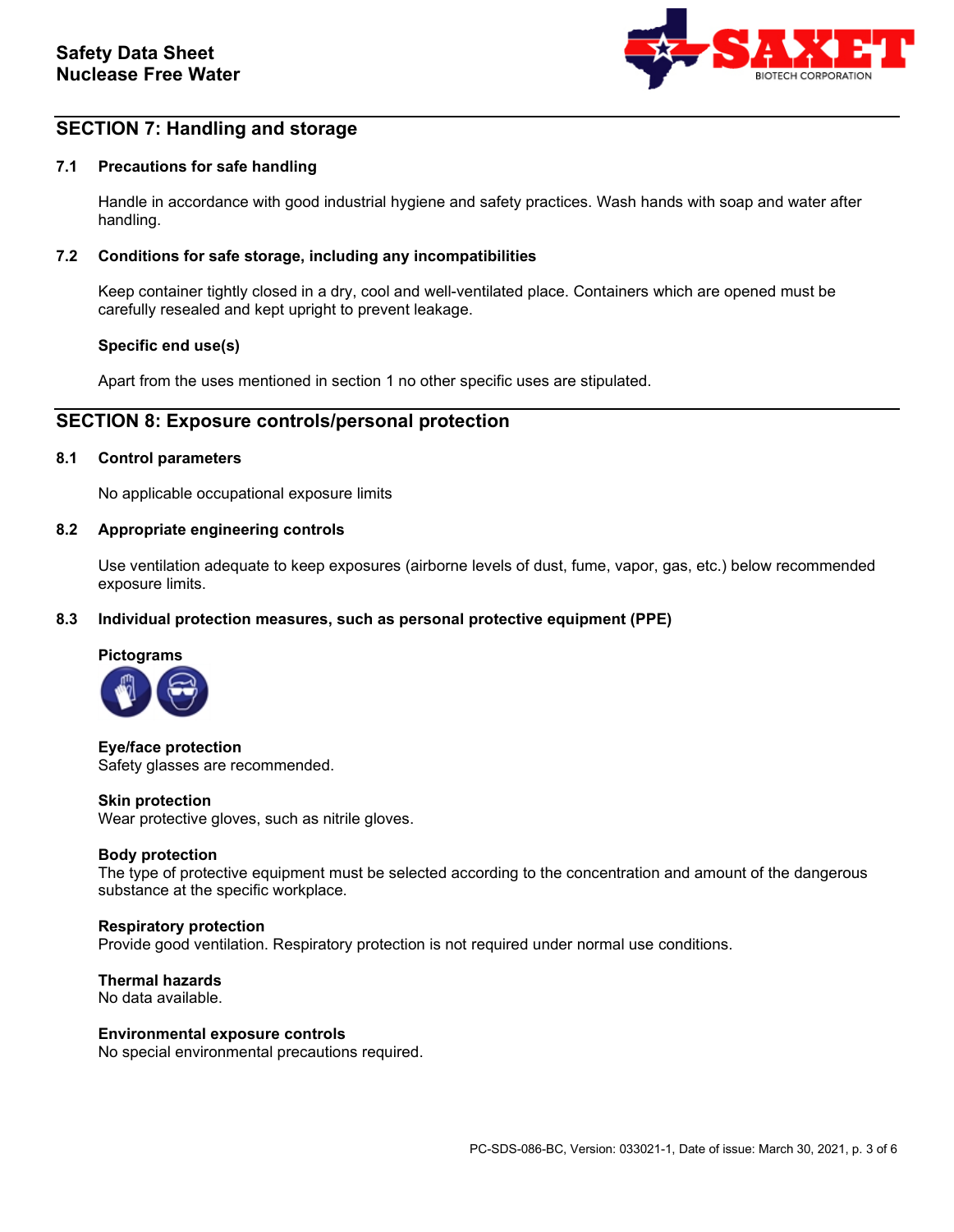

# **SECTION 9: Physical and chemical properties**

## **Information on basic physical and chemical properties**

Appearance/form (physical state, color, etc.) Colorless liquid<br>Odor Mo data availab Odor No data available Odor threshold **Odor threshold** Conservation of the Solid Australia available.<br>
Depends of the Mixture has not be Melting point/freezing point<br>
Initial boiling point and boiling range<br>
No data available. Initial boiling point and boiling range<br>Flash point Evaporation rate<br>
Flammability (solid, gas) Not applicable. Flammability (solid, gas) Not applicable.<br>
Upper/lower flammability limits No data available. Upper/lower flammability limits and the second that the No data available.<br>Upper/lower explosive limits and the No data available. Upper/lower explosive limits<br>Vapor pressure Vapor pressure<br>Vapor density de la communitative de la communitative de la construction de la communitative de la communitati<br>No data available. Vapor density<br>
Relative density<br>
Relative density<br>
No data available. Relative density<br>
Solubility(ies)<br>
Solubility(ies)<br>
Solubility(ies) Partition coefficient: n-octanol/water **No data available.**<br>Auto-ignition temperature **Note and Auto-ignition** Auto-ignition temperature and the Not applicable.<br>
Decomposition temperature Not applicable. Decomposition temperature Viscosity<br>
Explosive properties<br>
Explosive explosive explosive explosive explosive explosive explosive explosive explosive explosive explosive explosive explosive explosive explosive explosive explosive explosive explosive Explosive properties and the explosive properties of the explosive.<br>
Oxidizing properties and the explosive of the explosive. Oxidizing properties **Other safety information** No data available.

Mixture has not been tested<br>No data available. Not flammable.<br>No data available. Fully miscible with water.

# **SECTION 10: Stability and reactivity**

## **10.1 Reactivity**

Non-reactive under normal use conditions.

## **10.2 Chemical stability**

Stable under normal storage conditions.

- **10.3 Possibility of hazardous reactions** No data available.
- **10.4 Conditions to avoid** No data available.
- **10.5 Incompatible materials** No dangerous reaction known under conditions of normal use.

## **10.6 Hazardous decomposition products**

No data available.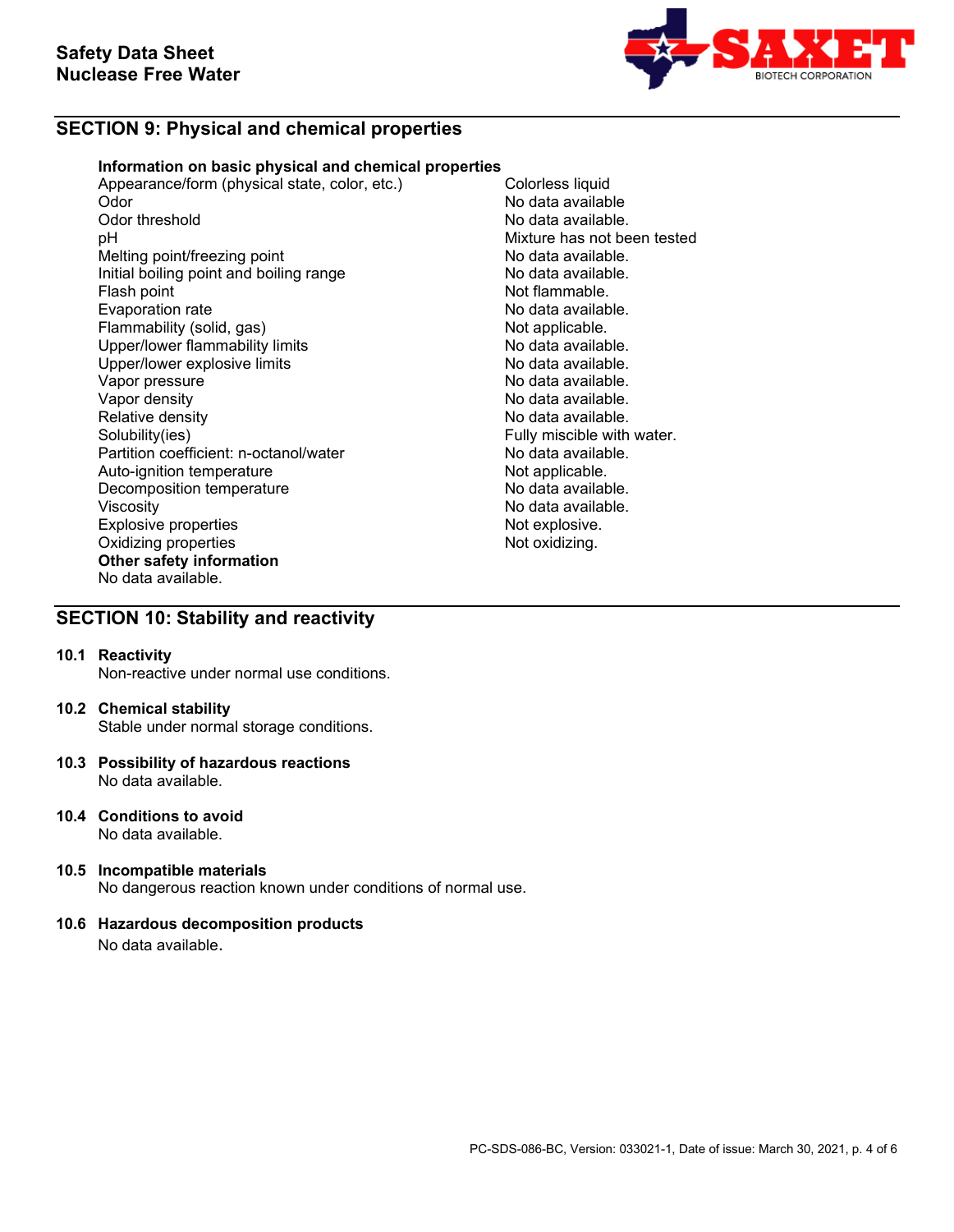

# **SECTION 11: Toxicological information**

**Information on toxicological effects:** There is no evidence available indicating acute toxicity

**Acute toxicity:** There is no evidence available indicating acute toxicity

**Skin corrosion/irritation:** Based on available data, classification data are not met.

**Serious eye damage/irritation:** Based on available data, classification data are not met.

**Respiratory or skin sensitization:** Based on available data, classification data are not met.

**Germ cell mutagenicity:** Based on available data, classification data are not met.

**Carcinogenicity:** Based on available data, classification data are not met.

IARC: No component of this product present at levels greater than or equal to 0.1% is identified as a carcinogen or potential carcinogen by IARC.

NTP: No component of this product present at levels greater than or equal to 0.1% is identified as a known or anticipated carcinogen by NTP.

OSHA: No component of this product present at levels greater than or equal to 0.1% is identified as a carcinogen or potential carcinogen by OSHA.

**Reproductive toxicity:** Based on available data, classification data are not met.

**STOT-single exposure:** Based on available data, classification data are not met.

**STOT-repeated exposure:** Based on available data, classification data are not met.

**Aspiration hazard:** Based on available data, classification data are not met.

## **SECTION 12: Ecological information**

**Toxicity:** No data available on product

**Persistence and degradability:** No data available on product

**Bioaccumulative potential:** No data available on product

**Mobility in soil:** No data available on product.

**Results of PBT and vPvB assessment:** PBT/vPvB assessment not available as chemical safety assessment not required/not conducted

**Other adverse effects:** No ecological problems are to be expected when the product is handled and used with due care and attention. Do not allow undiluted product or large quantities of it to reach ground water, water course or sewage system.

## **SECTION 13: Disposal considerations**

## **Disposal of the product**

Disposal should be in accordance with applicable Federal, State and local laws and regulations. Local regulations may be more stringent than State or Federal requirements.

**Disposal of contaminated packaging:** Dispose of as unused product.